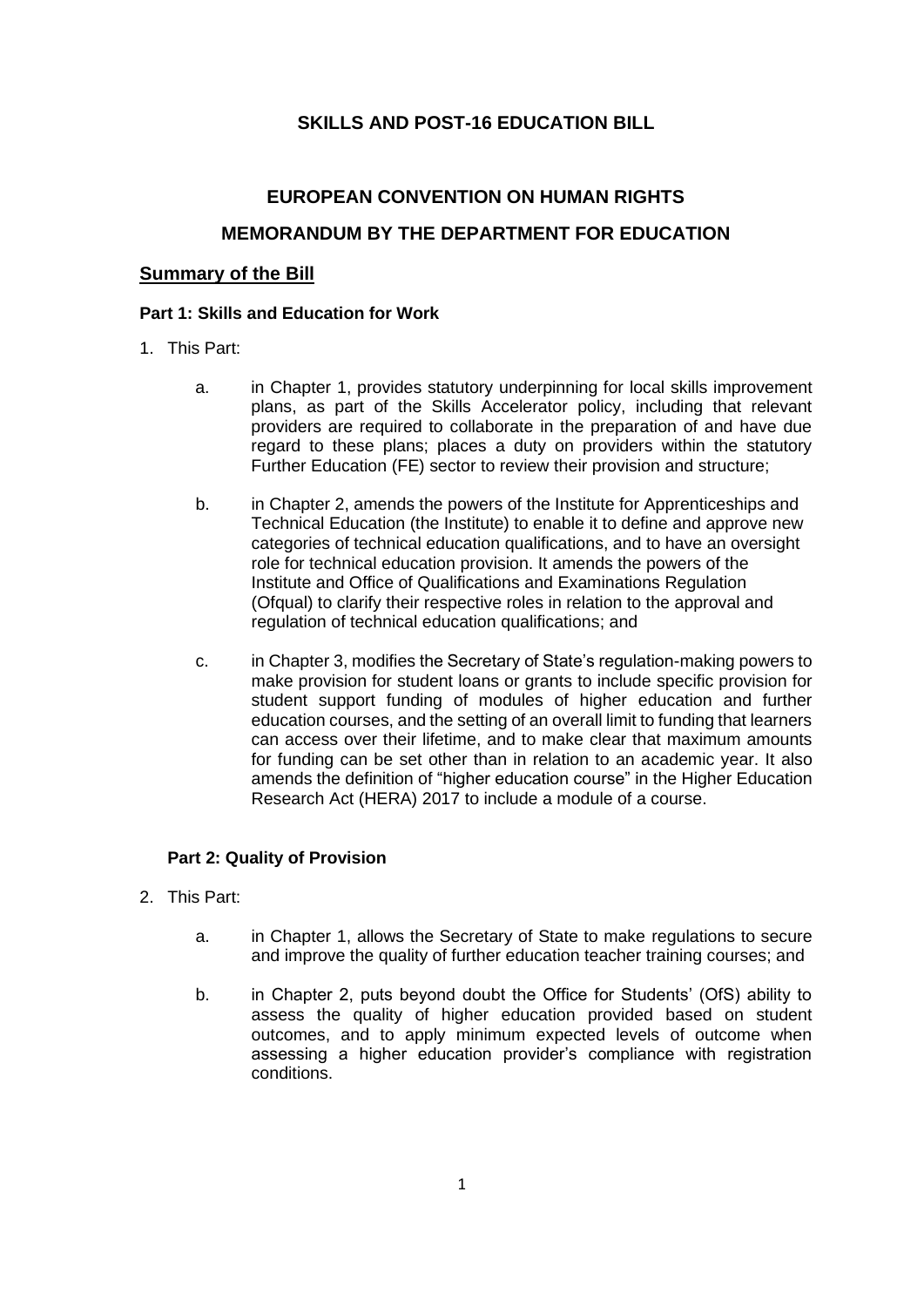# **Part 3: Protection for Learners**

- 3. This Part:
	- a. In Chapter 1, allows the Secretary of State to make regulations to set up a list of post-16 education or training providers, in particular independent training providers, which meet certain conditions which will be specified by the Secretary of State. The Secretary of State may specify such conditions only if he considers that specifying the condition in relation to a provider may assist in preventing or mitigating the adverse effects of a disorderly cessation in the provision of education or training by the provider. The Secretary of State and other funding authorities are prohibited from entering into funding arrangements (or from allowing sub-contracting arrangements) for certain categories of education unless the proposed provider (or subcontractor) is on the list. The overarching aim of the scheme set up by regulations will therefore be to protect learners and public money; and
	- b. enables the Secretary of State for Education to intervene where there has been a failure to meet local needs, and to direct structural change, for example, mergers, by way of a direction to transfer property, rights or liabilities where that is required to secure improvement.
	- c. In Chapter 2, amends the regulation-making power in the Technical and Further Education Act 2017<sup>1</sup> so that regulations can be made that allow an education administrator to propose a company voluntary arrangement in relation to a further education body in education administration; and
	- d. expressly provides that in an education administration, a transfer scheme cannot transfer property subject to certain security, free of the security, except with an order of the court or an agreed amount attributed to the transfer paid to the secured creditor.

# **Part 4: Miscellaneous and General**

- 4. This Part:
	- a. In Chapter 1 simplifies the process by which the Secretary of State may designate an educational institution as falling within the statutory further education sector; and
	- b. In Chapter 2 contains the General Bill provisions.

<sup>&</sup>lt;sup>1</sup> [Technical and Further Education Act 2017,](https://www.legislation.gov.uk/ukpga/2017/19/pdfs/ukpga_20170019_en.pdf#:~:text=Technical%20and%20Further%20Education%20Act%202017%202017%20CHAPTER,Spiritual%20and%20Temporal%2C%20and%20Commons%2C%20in%20this%20present) c. 19.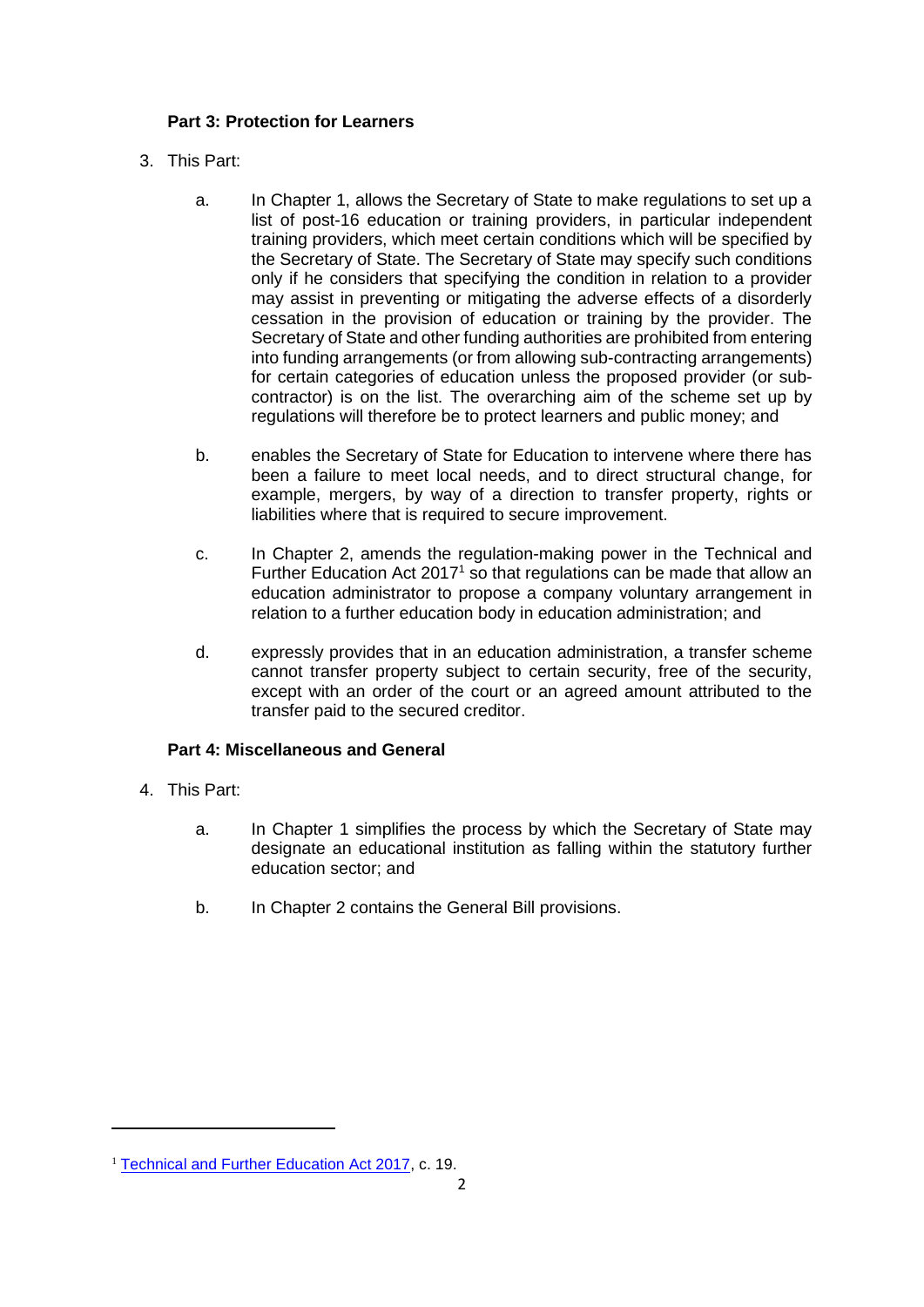# **European Convention on Human Rights**

# **Statement under section 19 of the Human Rights Act**

- 5. The Parliamentary Under Secretary of State (Minister for the School System) will make a statement under section 19(1)(a) of the Human Rights Act 1998<sup>2</sup> that, in her view, the provisions of the Bill are compatible with the Convention rights, on introduction of the Bill in the House of Lords.
- 6. The following section includes an analysis of Convention issues in relation to particular provisions. We have mentioned for information where potential Convention issues arise in relation to policies that will be given effect by the exercise of powers under the Bill. The Department will undertake further analysis on compliance with the ECHR when making secondary legislation under these powers. Part 4 of the Bill is not addressed below because no ECHR Articles are engaged by Part 4.

# **Part 1: Skills and Education for Work**

# **Clause 7(4): Further powers to approve technical education qualifications**

- 7. New section A2D6, inserted into the Apprenticeships, Skills, Children and Learning Act 2009 by this clause, engages article 6 (right to a fair trial) and article 1, Protocol 1 (right to peaceful enjoyment of property). The Department considers that it is compatible with the provisions of the ECHR.
- 8. This clause gives the Institute for Apprenticeships and Technical Education (the Institute) the power to withdraw approval of a technical education qualification under clause 7(4) of the Bill. The Institute can withdraw approval under its current approval powers, so the purpose of clause 7(4) is to create consistency between the existing scheme and the new approval scheme.

- 9. The Institute's power to approve or withdraw approval of a technical education qualification will involve the exercise of judgement about whether a qualification has met or ceased to meet the criteria for approval or is no longer suitable. The Department has considered whether this has the potential to constitute a civil right which is subject to determination by the Institute, and therefore to engage Article 6.
- 10. The Department is of the view that, even if the approval constitutes a civil right for the purposes of Article 6, the decisions taken, whilst potentially determinative of the 'rights' in question, are a discretionary exercise of administrative functions. The Department considers this is a classic example of an administrative decision (an exercise of discretion based on public policy), of the kind which the European Court of Human Rights has held judicial review is sufficient to meet the requirements of Article 6 (see *R (Alconbury Developments Ltd)* v *Secretary of State for Environment, Transport and the Regions<sup>3</sup> )*. This will be adequate to ensure that an awarding organisation's rights

<sup>2</sup> [Human Rights Act 1998, s.19\(1\)\(a\).](https://www.legislation.gov.uk/ukpga/1998/42/section/19)

<sup>3</sup> *[R \(Alconbury Developments Ltd\) v Secretary of State for Environment, Transport and the Regions](http://www.publications.parliament.uk/pa/ld200001/ldjudgmt/jd010509/alcon-1.htm)* [\[2003\] 2 AC 295](http://www.publications.parliament.uk/pa/ld200001/ldjudgmt/jd010509/alcon-1.htm)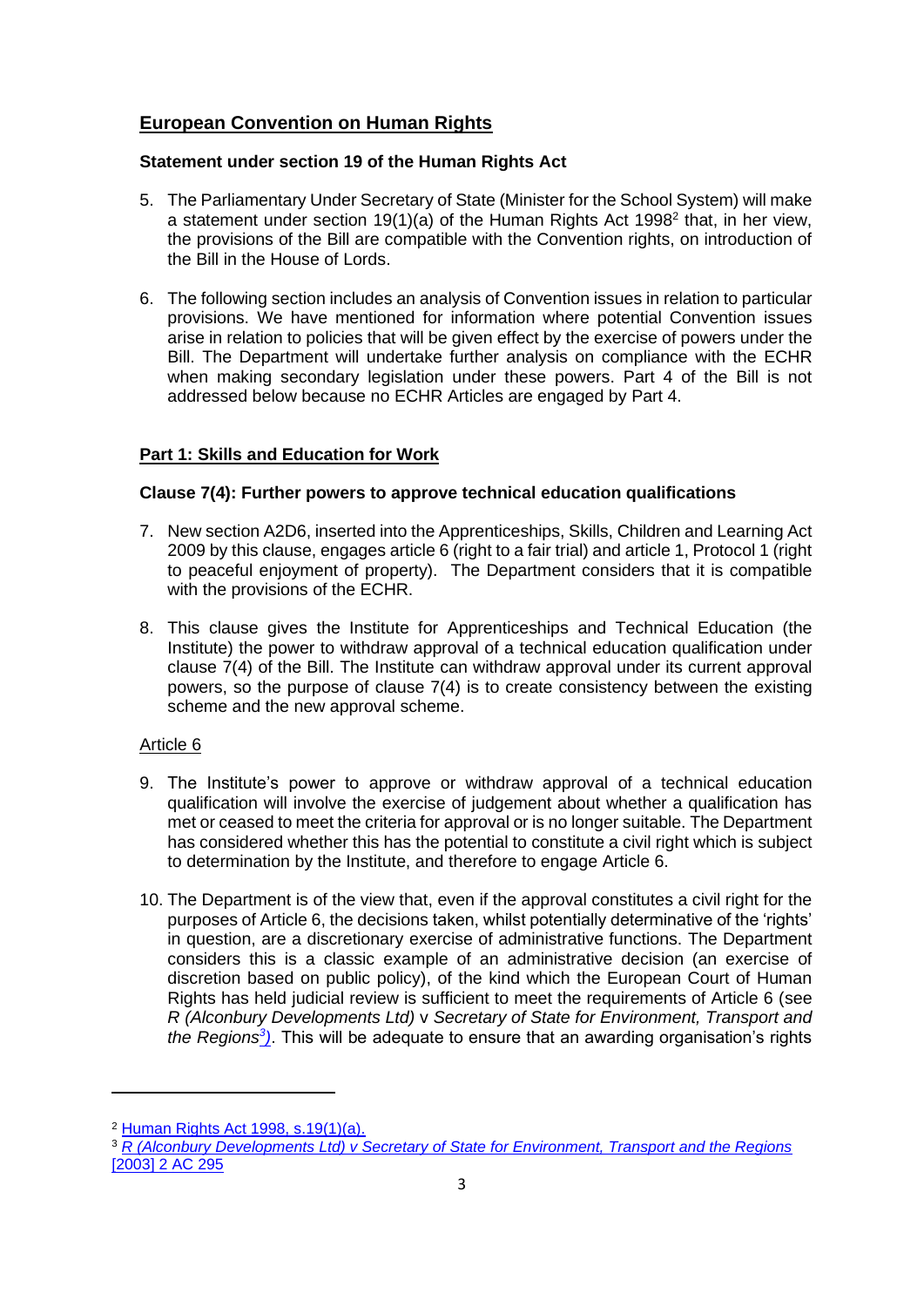under Article 6 are safeguarded. It is therefore considered compatible with the ECHR provision.

#### Article 1 of Protocol 1 ("A1P1")

- 11. The Department has considered whether an approval may be considered by a court to be a possession, in a similar light to a licence (*R (Mott) v Environment Agency* <sup>4</sup>*–* a salmon fishing licence*;* and *Tre Traktörer Aktiebolag v Sweden<sup>5</sup> –* a business licence*)*. The Department's view is that an approval does not amount to a possession under A1P1 because it is conditional; it is subject to meeting the criteria for approval set out in the clauses and published by the Institute.
- 12. If, contrary to the above, a court were to determine that an approval amounts to a possession for the purposes of A1P1, the Department has considered possible interference with this right. The effect of withdrawal would be that the qualification would no longer be eligible for public funding. Withdrawal of approval may also impact on an awarding organisation's ability to offer its qualification for delivery for reasons other than public funding (such as reputational damage).
- 13. However, the Department's view is that any deprivation of property (if, contrary to the above, an approval constitutes property) as a result of withdrawal would be in the public interest. The public interest in question is ensuring that technical education provision is of high-quality and relevant to the needs of learners and the economy. Withdrawal of an approval where a qualification no longer meets the criteria for approval is a proportionate approach to protecting this public interest. It would only be done where the qualification in question is no longer meeting the published criteria and would be done in a reasonable and proportionate way – giving the awarding body the opportunity to correct any difficulties with their qualification before such withdrawal is carried out, for example.
- 14. Even if withdrawal of an approval does not amount to a deprivation, it may still be considered control of the use of the property. The Department considers that the power to withdraw approval is necessary in the general interest of society, because no lesser measure would adequately safeguard learners' interests in the event that a qualification ceases to fulfil the criteria for approval. The general interest in question is specifically the interest of learners to access high quality and relevant provision. Any withdrawal would be a proportionate means of achieving this aim, as set out above.

# **Clause 11: Information sharing in relation to technical education qualifications**

# Article 8

15. This clause inserts new section 40AB into the Apprenticeships, Skills, Children and Learning Act 2009. It enables the Office for Qualifications and Examinations Regulation (Ofqual) to share information with the Office for Standards in Education, Children's Services and Skills and Her Majesty's Chief Inspector for Education, Children's Services and Skills (Ofsted), the Office for Students (OfS) and persons who can be prescribed by regulations, for the purpose of functions relating to technical

<sup>4</sup> *[R \(on the application of Mott\) v Environment Agency](https://uk.westlaw.com/Document/I08239EE0117811E89ADCC4C6600546D0/View/FullText.html?navigationPath=Search%2Fv1%2Fresults%2Fnavigation%2Fi0ad74012000001791386013938699679%3Fppcid%3Ded8ce9509a9b4ac99200020be257cdb4%26Nav%3DRESEARCH_COMBINED_WLUK%26fragmentIdentifier%3DI49D22DC01B1E11E8AD31DA9C1087CCE8%26parentRank%3D0%26startIndex%3D1%26contextData%3D%2528sc.Search%2529%26transitionType%3DSearchItem&listSource=Search&listPageSource=2efb2a627e72d148df41f60b997c1543&list=RESEARCH_COMBINED_WLUK&rank=1&sessionScopeId=3b957f3450dc91e6c88c62e2a4fc3cb3a11d47e4f6bc0442ecafae7affa3da05&ppcid=ed8ce9509a9b4ac99200020be257cdb4&originationContext=Search%20Result&transitionType=SearchItem&contextData=(sc.Search)&comp=wluk&navId=8AEBBF33021077838F1FDA2A115C0D09)* [2018] UKSC 10.

<sup>5</sup> *Tre Traktörer [Aktiebolag](https://uk.westlaw.com/D-002-8322?originationContext=document&transitionType=PLDocumentLink&contextData=%28sc.Default%29&comp=pluk) v Sweden* [1989] 13 EHRR 309*.*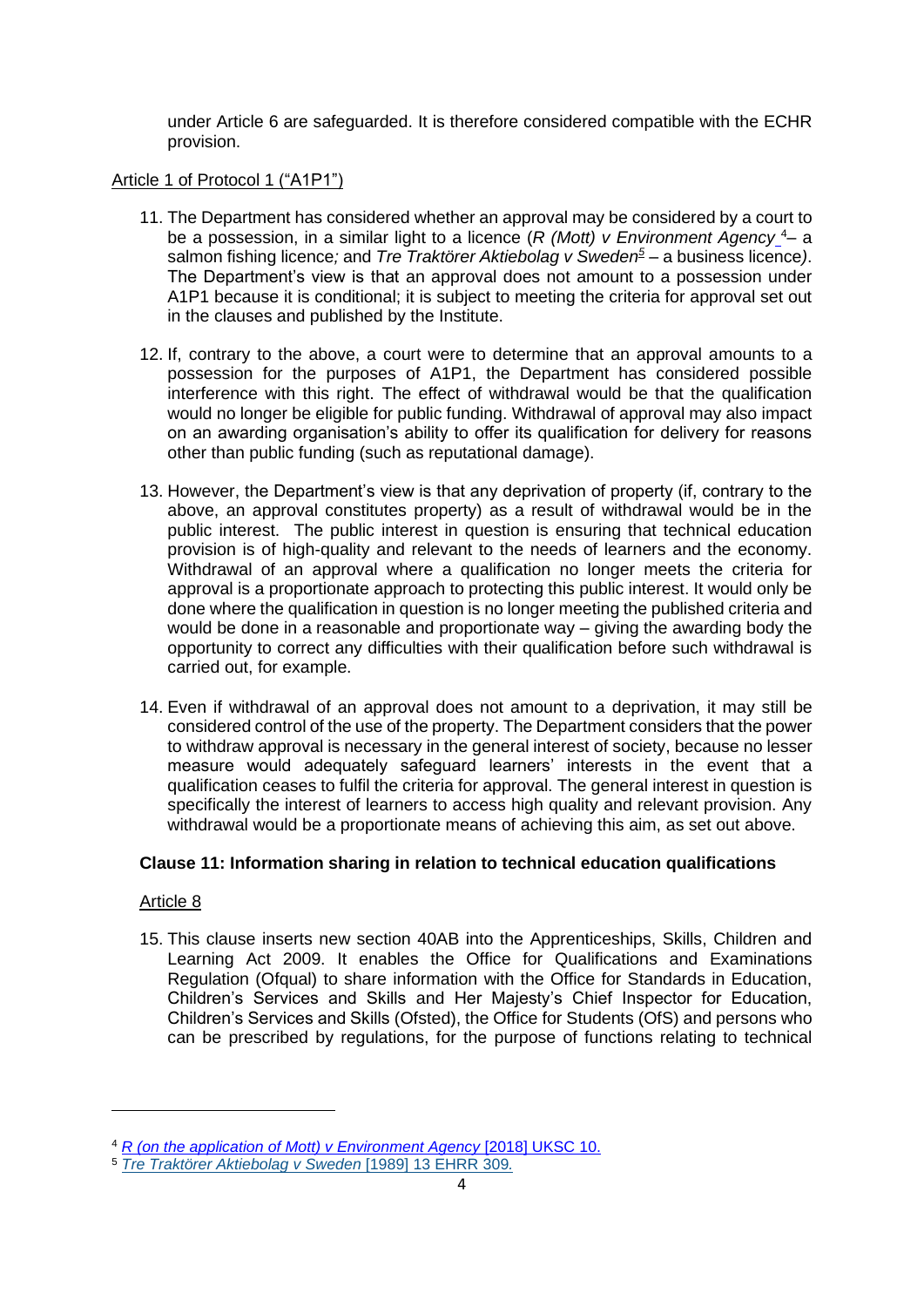education qualifications. This information may include personal data, for example student results data.

- 16. The use of a power to share personal data would likely engage Article 8. In some circumstances it may be capable of amounting to an interference with Article 8, although when processing the personal information the bodies will need to comply with UK data protection legislation and ensure that such processing is fair and lawful and compliant with the data protection principles. For example, it will be necessary for information to be accurate, stored securely and not kept for longer than necessary. Section 40D(3)(b) of the Apprenticeships, Skills, Children and Learning Act 2009, which will apply to new section 40AB, confirms this.
- 17. Notwithstanding the above, it is considered that if there were an interference with the right to privacy, the benefits that would be achieved by the sharing of the information, which would be to assist in the regulatory functions of the bodies listed, would be proportionate to any potential harm done by the interference with those rights.

# **Part 2: Quality of Provision**

#### **Clause 16: Initial teacher training in further education**

- 18. If the powers under this clause are exercised, they may engage Article 6 (right to a fair trial) and Article 8 (right to private and family life). The Department considers that the clause is compatible with the provisions of the ECHR.
- 19. This clause enables the Secretary of State to make regulations for the purpose of securing or improving the quality of further education initial teacher training courses (FE ITT) offered by providers. By way of the regulations, the Secretary of State may also make provision requiring the governing body (or other specified person) of an institution that provides specified FE ITT courses to give the Secretary of State information about the individuals who are commencing, undertaking or have completed an FE ITT course provided by the institution.

- 20. Article 6 may be engaged if the Secretary of State, when making regulations, prohibits a provider from offering specified FE ITT courses, if such a decision is determinative of civil rights and obligations. The right to provide further education may amount to a "civil right"*<sup>6</sup>* where it encompasses commercial interests*.* The Department considers that in some limited circumstances, such as where a provider exclusively offers the FE ITT course or courses that it has been prohibited from delivering, where it is in turn prevented from pursuing its commercial interests, such a decision may amount to a determination of a civil right for Article 6 purposes<sup>7</sup>.
- 21. The Department's view is that the creation of this power will not infringe Article 6. Rather, when making the regulations, it will be for the Secretary of State to assess whether the exercise of the powers, and regulations made, are compatible with Convention rights – including whether the regulations should provide for appeal rights

<sup>6</sup> *Ingrid Jordebo Foundation of Christian Schools Ingrid Jordebo v Sweden* (1987) 51 DR 125

<sup>7</sup> *Kaplan v The United Kingdom* (1978) App No. 7598/76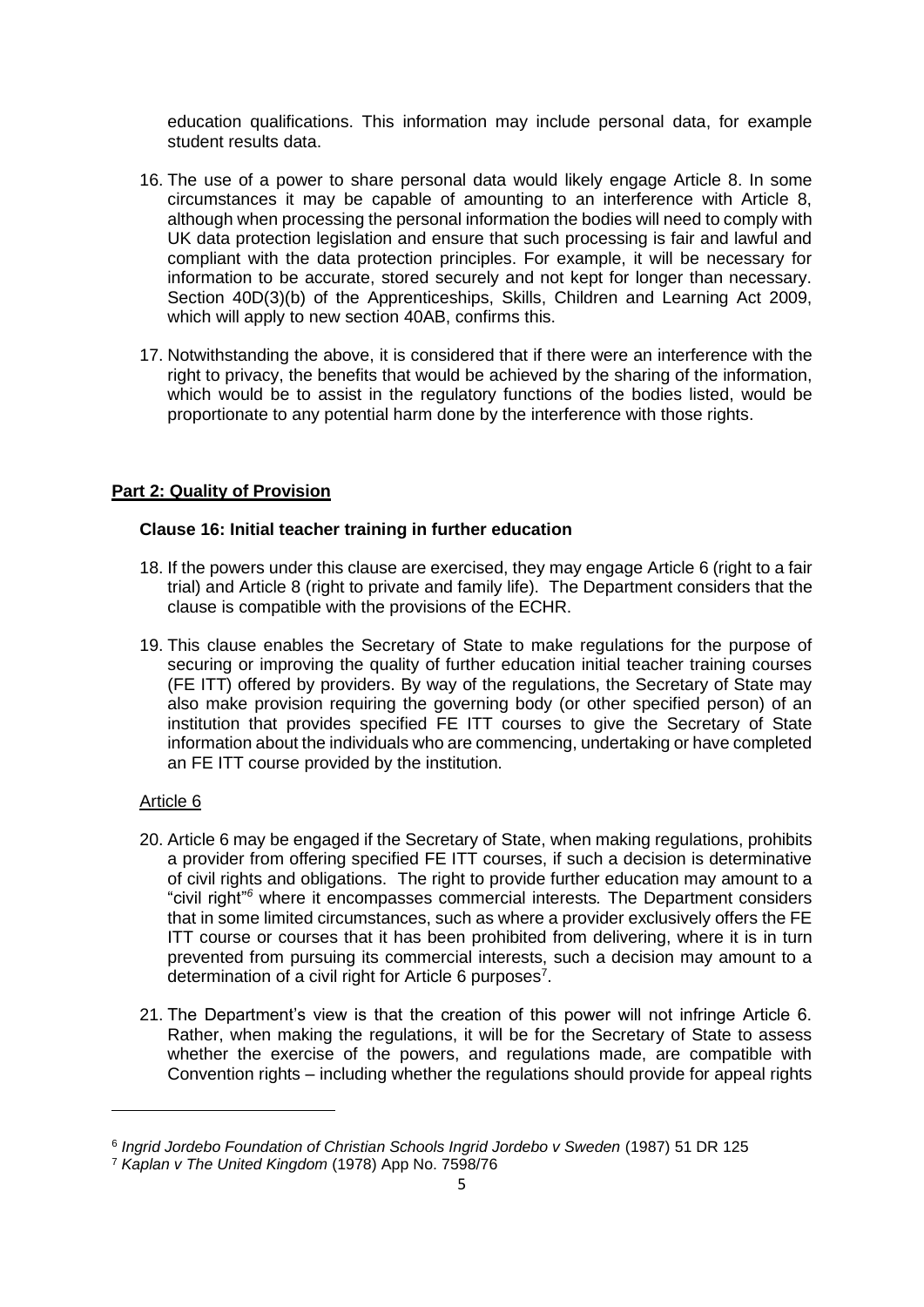if judicial review is not considered to afford "sufficiency of review" in the particular circumstances.

#### Article 8

- 22. This clause enables the Secretary of State to make regulations to require providers to share personal data with the Secretary of State. The Department will need to consider, when such regulations are laid, whether those provisions would likely engage Article 8. The Secretary of State must act compatibly with Convention rights, including when making regulations under this power, and is subject to the relevant obligations that engage Article 8 under the UK GDPR and the Data Protection Act 2018.<sup>8</sup>
- 23. This information may include personal data relating to the students who are participating in such courses at a particular provider. The use of a power to require the disclosure of personal data to the Secretary of State would likely engage Article 8. In some circumstances it may be capable of amounting to an interference with Article 8, although in these circumstances the Department considers that any interference would be justified, given that the data would only be shared between providers and the Secretary of State for specific purposes relating to ensuring the quality of FE teacher training.
- 24. The purpose of the regulation making power is to ensure that the Secretary of State can monitor and ensure the quality of provision of FE ITT courses, with wider benefits to learners who are taught by individuals who have completed good quality FE ITT courses. It will also help the identification of relevant skill sets and skill gaps of individuals undertaking FE ITT courses which will benefit their education and training, the wider FE teaching profession, and the students who are taught by them after completing their courses. Improved FE ITT will in turn raise the quality of teaching and learning across the FE sector, improve student achievement and job outcomes and lead to a more skilled workforce in various parts of the labour market (including in FE providers themselves). In addition, if data is collected using this power, the Department will more easily be able to monitor and address any equality and diversity issues that arise. It will also enable providers to address any recruitment and retention issues and plan training (including professional development training). This will benefit both the FE teaching profession and the learners who gain from being taught by the FE teachers who have undertaken these courses.
- 25. The Department will not be seeking to collect any data that will allow it to identify or contact individuals, only for anonymised tracking. Any monitoring of quality would be done at aggregate rather than individual student level.

#### **Clause 17: Office for Students ("OfS"): power to assess the quality of higher education by reference to student outcomes**

- 26. This clause may engage article 1 of Protocol 1 (right to peaceful enjoyment of property) ("A1P1"), including in conjunction with Article 14 (freedom from discrimination), and Article 2 of Protocol 1 (right to education) ("A2 P1") including in conjunction with Article 14. The Department considers that it is compatible with the provisions of the ECHR.
- 27. This clause puts beyond doubt the OfS' power to assess the quality of higher education provided by reference to student outcomes, and to apply minimum expected levels of

<sup>8</sup> [Data Protection Act 2018.](https://www.legislation.gov.uk/ukpga/2018/12/contents/enacted)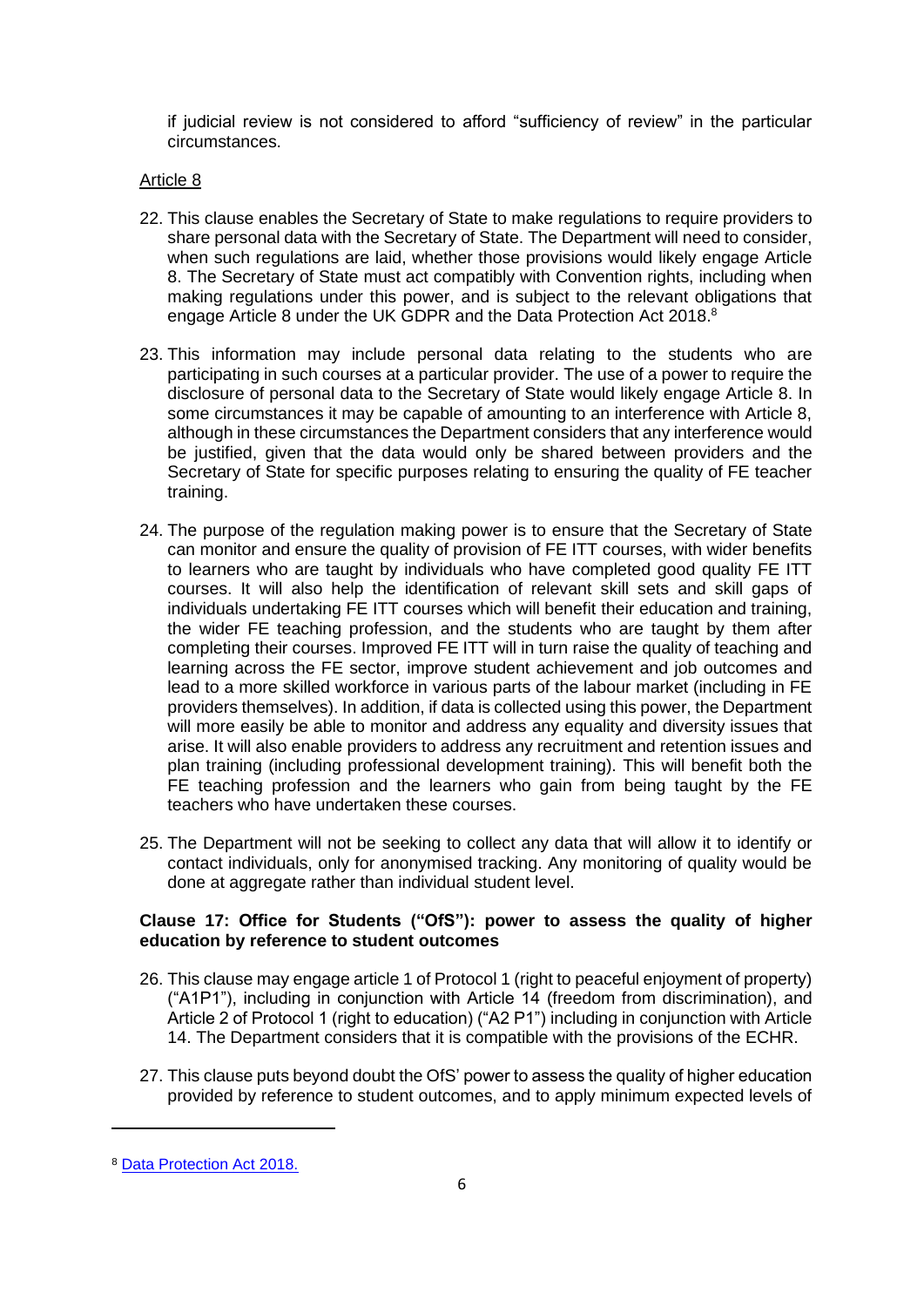student outcome to all providers without being required to adjust them, for example, according to any particular student characteristics.

#### Article 1 of Protocol 1, including in conjunction with article 14

- 28. Section 13 of the Higher Education and Research Act 2017 ("HERA")<sup>9</sup> enables the OfS to impose a condition of registration on higher education providers relating to the quality of higher education provided. Section 23<sup>10</sup> imposes a duty on the OfS to assess the quality of higher education which is provided by a registered higher education provider for the purposes of determining whether any registration condition as to quality of education is satisfied. Sections 14 to 21 of  $HERA<sup>11</sup>$  allow the OfS to impose a range of sanctions where there is a breach of registration condition by a higher education provider, including monetary penalties (section 15) and ultimately deregistration (section 18).
- 29. As registration with the OfS automatically means that a provider's courses attract tuition fee loans (which are paid direct to providers on behalf of students), the Department has considered whether legislative measures that potentially facilitate deregistration interfere with a provider's A1P1 rights. The Department does not believe this is the case, based on the *Guildhall College case<sup>12</sup>* which held that designation of courses did not constitute a possession within the meaning A1P1. The Department has also considered whether measures which facilitate the imposition of a monetary penalty (which imposition is subject to an existing right of appeal to the First-tier Tribunal) interfere with a provider's A1P1 rights.
- 30. As regards article 14, in conjunction with A1P1, analysis shows that students attending higher education providers which do not secure the outcomes expected by the OfS are more likely to share certain protected characteristics (such as being of black or minority ethnic origin) than students who attend providers which achieve good outcomes for students. The Department has considered whether legislative measures impacting on the ability of higher education providers to refuse registration or to deregister, serve to provide students with a place of study in an indirectly discriminatory way.
- 31. The view of the Department is that this clause itself will not infringe A1P1. The OfS is itself exercising public functions when undertaking regulatory activity and is therefore itself subject to the ECHR*<sup>13</sup> .* The OfS must therefore comply with the Convention when exercising its functions on a case-by-case basis. Additionally, whilst the most serious regulatory step the OfS could take relating to poor quality provision (deregistration) would lead to a provider's courses no longer attracting tuition fee loans for students, in the Guildhall College case, the Court of Appeal held that designation of a course for student finance was no form of possession of the college within the meaning of A1P1.
- 32. Whilst the Department considers there is no interference with A1P1 or Article 14, it also considers that any interference could, in any event, be justified by the legitimate aim of ensuring that students in general do not pursue courses (and incur substantial

<sup>9</sup> [Higher Education and Research Act 2017, s.13.](https://www.legislation.gov.uk/ukpga/2017/29/section/13/enacted)

<sup>&</sup>lt;sup>10</sup> [Higher Education and Research Act 2017, s.23.](https://www.legislation.gov.uk/ukpga/2017/29/section/23/enacted)

<sup>&</sup>lt;sup>11</sup> [Higher Education and Research Act 2017, ss.14-21.](https://www.legislation.gov.uk/ukpga/2017/29/contents/enacted)

<sup>&</sup>lt;sup>12</sup> Guildhall College Ltd v Secretary of State Business Innovation and Skills [2014] EWCA Civ 986

<sup>&</sup>lt;sup>13</sup> *R* on the application of Barking and Dagenham College v Office for Students [2019] EWHC 2667 (Admin) and *R on the application of Bloomsbury Institute Limited v Office for Students* [2020] EWHC 580 (Admin) and [2020] EWCA Civ 1074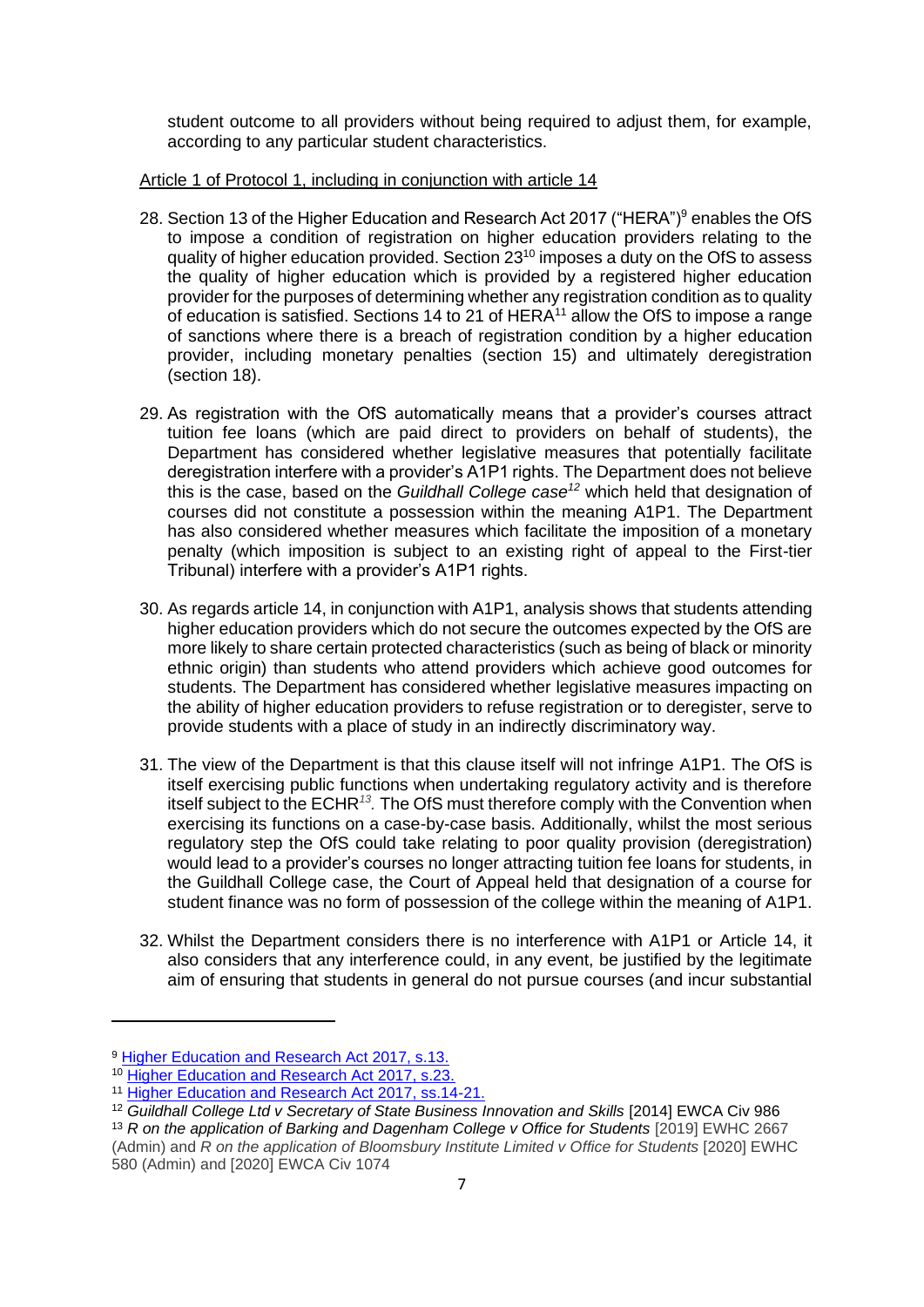debt in so doing) which only deliver poor course completion and employment outcomes, and that higher education providers with a high intake of students sharing protected characteristics are not subject to lower regulatory expectations than those without. It is considered that the measure is a proportionate method of achieving that aim.

## Article 2 of Protocol 1, including in conjunction with Article 14

- 33. The Department has considered whether measures which facilitate the OfS' ability to impose a sanction on a higher education provider such as suspension from the register or deregistration impact upon a student's choice of provider or choice of course. Further, that if providers which have an intake of students sharing particular socioeconomic or protected characteristics are more likely to fail to meet minimum expected student outcomes, those students may be subject to indirect discrimination. However, the Department does not consider there to be any interference with students' A2P1 rights. That article does not entitle a person to a particular type of education, or to access a particular higher education provider, but rather to non-discriminatory access to the general system of education provided by the state in question*<sup>14</sup> .* As with A1P1, it is not considered that legislative provisions which create a power for the OfS to measure and apply outcomes in a particular way, but which do not oblige it to, interfere with any Convention rights; the OfS will be exercising public functions for the purposes of the Human Rights Act 1998 and is obliged to comply with the ECHR when making individual regulatory decisions.
- 34. Whilst the Department does not think there is any interference with students A2P1 rights, including in conjunction with article 14, it is considered that any interference would be justified in any event. This would be on the grounds that students should not be publicly funded to pursue higher education courses (incurring a substantial debt in so doing) which lead to poor completion or employment/further study outcomes, and that this is a positive outcome for all students whatever their particular socio-economic or protected characteristics.

# **Part 3: Protection for Learners**

# **Clause 18: List of relevant providers**

- 35. This clause engages Article 6 (right to a fair trial), Article 8 (right to private and family life), Article 1 of Protocol 1 (right to peaceful enjoyment of property) and Article 1 of Protocol 1 (right to education). The Department considers that it is compatible with the provisions of the ECHR.
- 36. Regulations may be made under this clause to introduce a list of post-16 education or training providers and to impose conditions for being on the list ("the list"). Decisions made by the Secretary of State as to whether a provider of education or training should be on the list will require the exercise of discretion. The Secretary of State will consider matters such as whether a provider has met the conditions for being on the list and whether a provider ought to be removed for no longer meeting those conditions.

<sup>&</sup>lt;sup>14</sup> Ali v Headteacher and Governors of Lord Grey School [2006] UKHL 14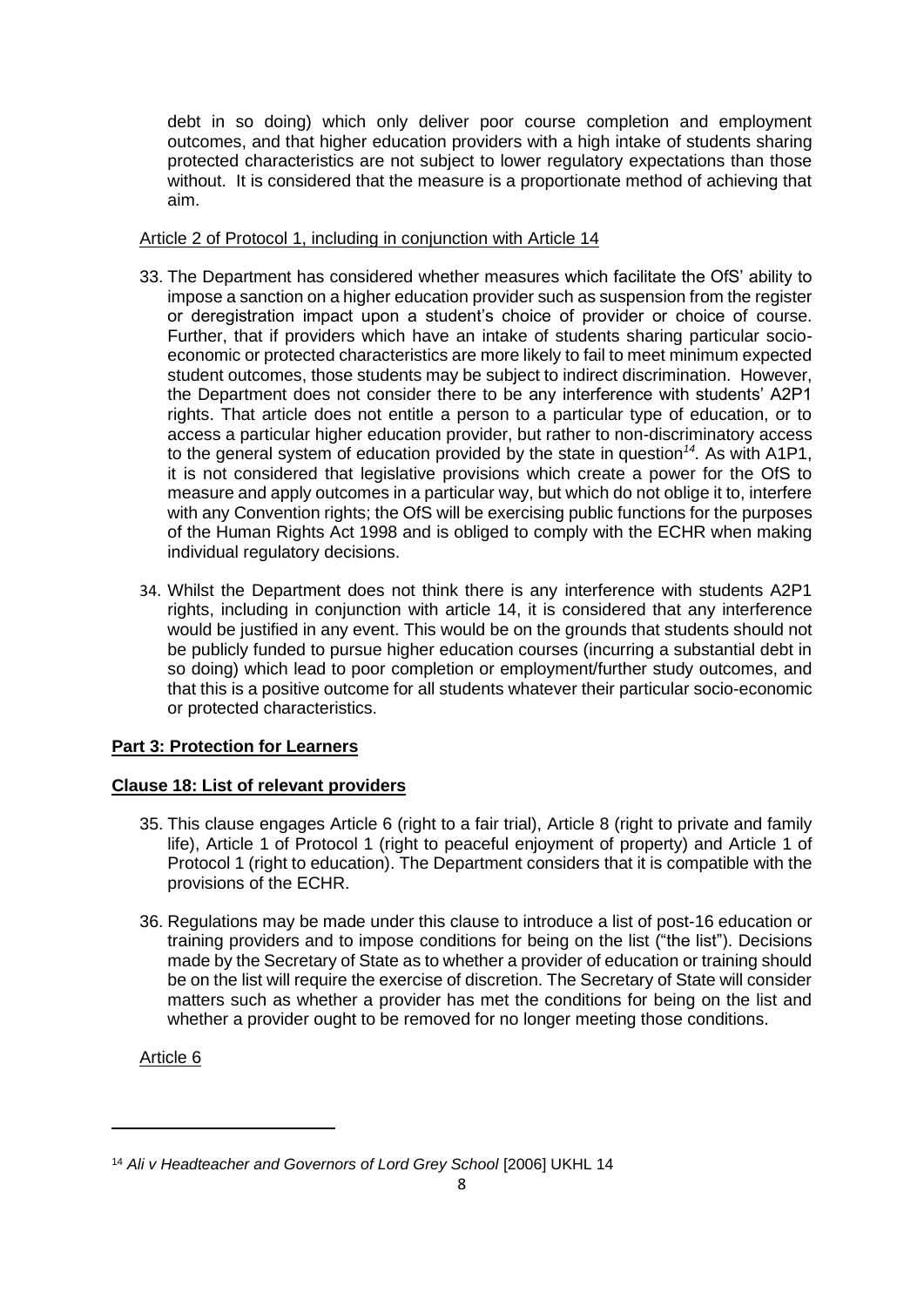37. The view of the Department is that this clause itself will not infringe Article 6. When making the regulations under this power and when implementing the scheme, the Secretary of State must assess whether the exercise of the powers is ECHR compliant. The regulation-making power allows the Secretary of State to make provision regarding appeals against decisions made under the scheme and, importantly, such decisions taken under the scheme will ultimately be amenable to judicial review. The Department is of the view that this is a classic example of an administrative decision (an exercise of discretion based on public policy), of the kind which the European Court of Human Rights has held judicial review is sufficient to meet the requirements of Article 6<sup>15</sup>. The Department's view is that these clauses do not lead to a breach of this article, or prevent the Secretary of State from tailoring the scheme and then implementing it in a way which is ECHR compliant.

- 38. Clause 18 enables the Secretary of State to set up a list of certain post-16 education or training providers. By way of the regulations the Secretary of State will impose conditions for being on the list which may include conditions relating to the provision of information by providers including providing access to student records, or to financial information regarding those who are in control of the provider. The regulations may also impose requirements for the disclosure of such information. The records may include personal data relating to the students who are participating in education and training at that provider and relating to those who manage and control, or who have legal responsibility and accountability for that provider. The use of a power to require the disclosure of personal data by one party to another will engage, and be capable of amounting to an interference with, Article 8, depending on how those powers are used.
- 39. The purpose of the power to set conditions for being on the register will be to prevent and mitigate the adverse effects of a disorderly exit of a provider from the provision of education and training, which has a disruptive effect on the learning of a student and is costly for the Department. To mitigate against such effects will therefore be the purpose of the sharing of any personal data and as such the sharing of the data will be justifiable. Where students are concerned the Department is likely already to hold personal data which identifies students taking part in education and training at that provider but may not have information regarding their achievements which helps with transfer to a new provider should that be necessary. Where those who manage or control providers are concerned the Department may or may not already hold information about them such as information relating to their financial position or serious offences that they may have committed, but that information will be relevant to making judgements about whether the person is fit to be running an educational institution.
- 40. In addition, where the Secretary of State and the provider are processing personal information they will need to comply with UK data protection legislation, and ensure that such processing is fair and lawful and compliant with the data protection principles. For example, it will be necessary for information to be accurate, stored securely and not kept for longer than necessary.
- 41. Notwithstanding the above, it is considered that if there were an interference with the right to privacy, the benefits that would be achieved by the sharing of the information,

<sup>15</sup> *[R \(Alconbury Developments Ltd\) v Secretary of State for Environment, Transport and the Regions](http://www.publications.parliament.uk/pa/ld200001/ldjudgmt/jd010509/alcon-1.htm)* [\[2003\] 2 AC 295](http://www.publications.parliament.uk/pa/ld200001/ldjudgmt/jd010509/alcon-1.htm)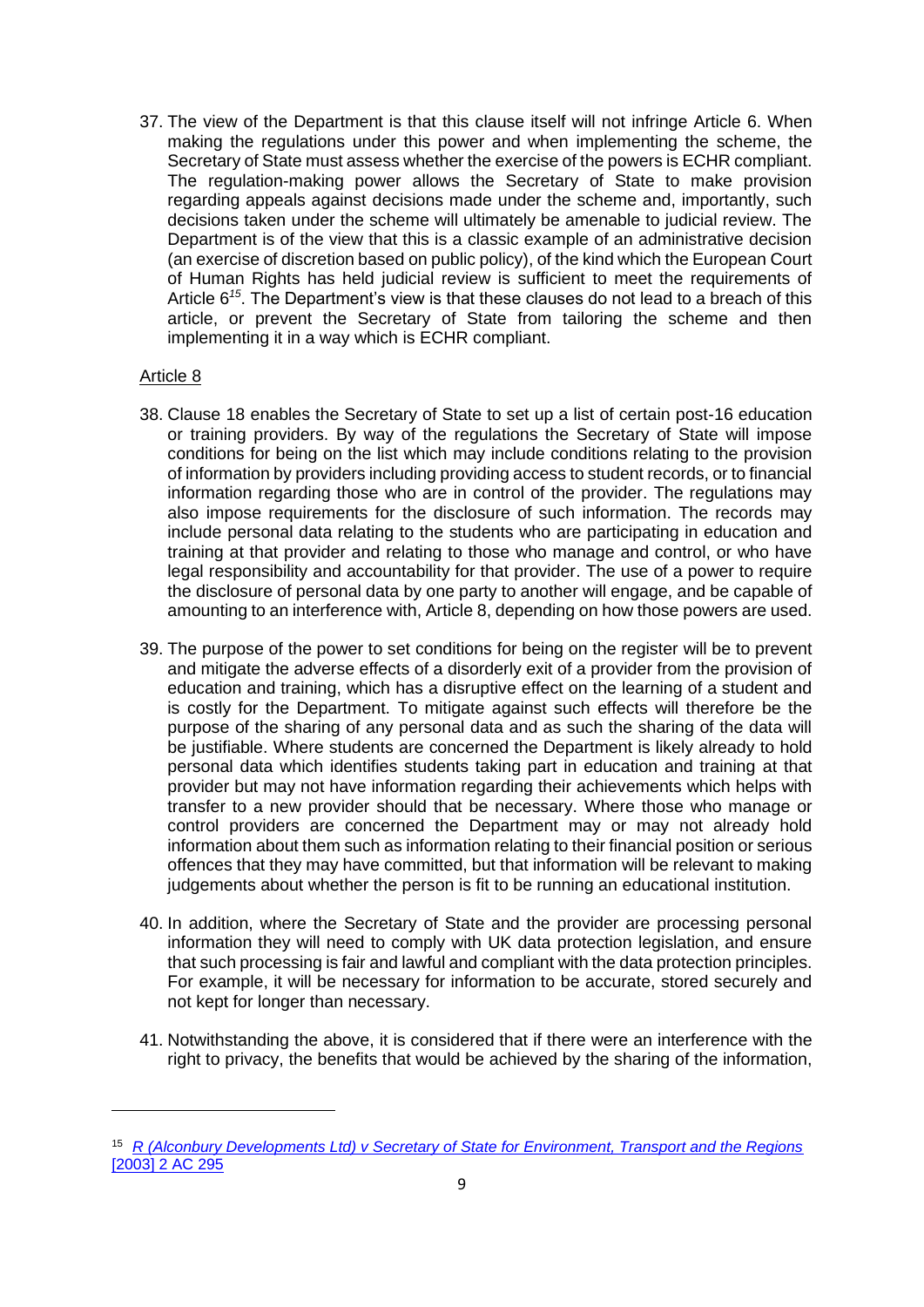including the minimisation of disruption to students' education, is proportionate to any potential harm done by the interference with those rights.

#### Article 1 of Protocol 1 ("A1P1")

- 42. These clauses will prohibit certain funding bodies from entering into funding arrangements with providers for the delivery of relevant education and training, unless the provider in question is on the list. Those funding arrangements must also include provision allowing the funding body to terminate the funding agreement, if the provider is removed from the list. It will also prevent funded providers from entering into subcontracts other than with providers who are on the list and those sub-contracts must also allow for termination of the funding agreement if the provider is removed from the list or if the provider enters into sub-contracts where those contracts are prohibited in the principal funding arrangements. Breach of conditions for being on the list which lead to removal from the list or entering into otherwise prohibited sub-contracts could therefore have an effect on the obligations in relation to concluded contracts/ grant funding agreements. Such contracts and grant agreements are likely to amount to possessions under Article 1 Protocol 1*<sup>16</sup>* and the effect of removal of the provider from the register will be to control the use of this property. The provision expressly only applies prospectively to funding arrangements entered into while the regulations are in force.
- 43. The Department considers that any such interference would be justified as being in the general or public interest due to the wider policy objective of protecting learners and public money, particularly given that the conditions for remaining on the list will all relate to preventing or mitigating the effects of a disorderly exit, which is very disruptive to students. Providers will enter into the funding arrangements in the knowledge that they must remain compliant with the conditions for being on the list and must not enter in otherwise contractually prohibited sub-contracts (i.e. there will be no retrospective effect). Removal from the list will only occur where it is reasonable to do so and the funding bodies themselves will decide on the exact nature of the steps taken under a contract or grant agreement in response to a removal from the list or in response to contractually prohibited sub-contracting arrangements being entered into.

Article 2 of Protocol 1 ("A2P1"), in conjunction with Article 14

- 44. The Department takes the same approach in relation to Clauses 18-20 in Part 3 regarding a list of post-16 education and training providers as it does regarding clause 17 (see above) and does not consider that these provisions interfere with the right to education. Whilst the clauses will regulate which providers of a certain type are funded to provide certain education or training, they do not amount to a prevention of access to education within the meaning of A2P1.
- 45. Even if interference could be established, there are strong justifications for such interference, based on the protection of students (from providers who are likely to cease to provide education and training in a disorderly way) and the public purse (from the costs associated with dealing with such disorderly exits). A proportionate approach to that interference where a provider is removed from the list and a student is already in education or training at that provider, is ensured by the clauses stating that where a provider ceases to be on the list the funding arrangements must allow for termination.

<sup>16</sup> *Mellacher v Austria [1990] 12 EHRR 391; Murungaru v Secretary of State for the Home Department [2008] CA Civ 1015.*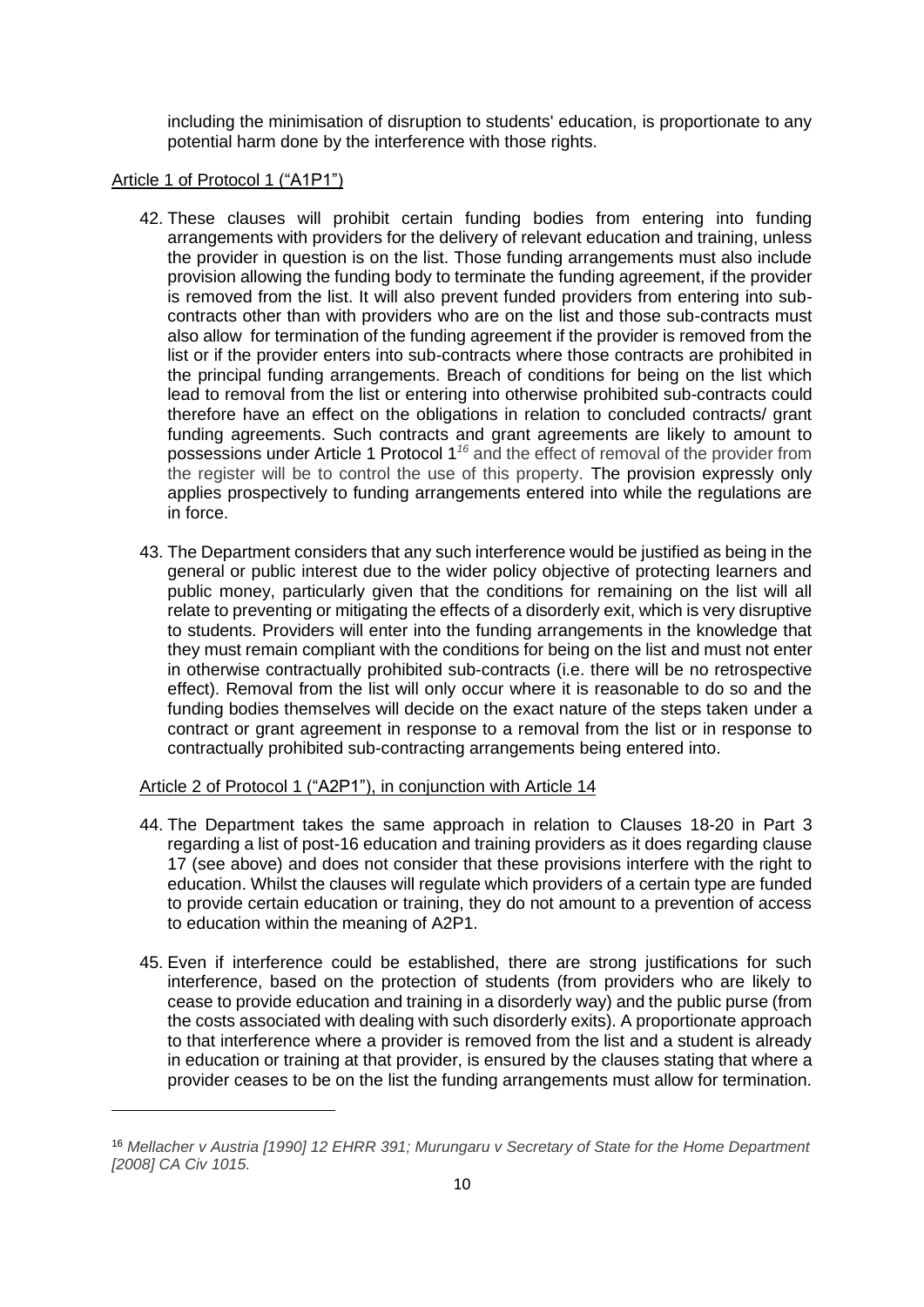But the action to be taken under the contracts (including the manner of termination if relevant) is left for the funding body to consider in order to avoid the clauses themselves forcing a disorderly exit from provision when a provider is removed from the list. The funding authorities are public bodies and so must themselves comply with the ECHR.

#### **Clause 22: Further education in England: intervention.**

- 46. This clause engages Article 6 (right to a fair trial) and Article 1 of Protocol 1 (right to peaceful enjoyment of property). The Department considers that it is compatible with the provisions of the ECHR.
- 47. Clause 22 enables the Secretary of State to direct the governing body of a further education college, sixth form college and institutions that are designated as part of the statutory FE sector, to transfer property, rights or liabilities to another body or bodies (which in effect would amount to a merger or another form of structural change).

#### Article 6

- 48. The Department has considered whether a direction made by the Secretary of State requiring a governing body to transfer property, rights or liabilities to another body, may engage Article 6. Such a direction may amount to a determination of a "civil right" for Article 6 purposes. The right of a college corporation to provide further education may amount to a "civil right"*<sup>17</sup>* where it encompasses commercial interests*.* In addition, although Further Education/Sixth Form College corporations are exempt charities, and designated institutions are registered charities and/or exempt charities, they may in some cases have commercial interests (in conjunction with their obligations relating to charitable status). A direction that could affect its commercial interests is likely to amount to a civil right for Article 6 purposes $18$ .
- 49. The Department's view is that the clause is compatible with Article 6, because any direction that is made by the Secretary of State, resulting in a merger or other form of structural change, may be challenged by judicial review. In addition, wherever possible, affected bodies will have the opportunity to make representations to the Secretary of State prior to a direction being made. It is considered that judicial review (rather than a full-merits appeal) in these circumstances is sufficient, since a challenge is more likely to turn on the exercise of a policy judgement i.e. whether it is appropriate to exercise the powers in the circumstances, rather than on a question of fact*<sup>19</sup> .*

#### Article 1 of Protocol 1

50. The Department has considered whether a direction under clause 22 made by the Secretary of State may interfere with the rights of third parties who have contractual (and therefore A1P1) rights with an affected corporation (such as leases or loans). The Department has also considered whether it would interfere with the A1P1 rights of a body that assumes assets or liabilities from another. The Department considers that any such interference is more likely to amount to a control of use, rather than a deprivation of property, although this will depend on the particular circumstances of

<sup>17</sup> *Ingrid Jordebo Foundation of Christian Schools Ingrid Jordebo v Sweden* (1987) 51 DR 125

<sup>18</sup> *Kaplan v The United Kingdom* (1978) App No. 7598/76

<sup>19</sup> *Bryan v The United Kingdom* (1995) 21 EHRR 342; *Runa Begum v Tower Hamlets London Borough Council* [2003] 2 A.C. 430; *Tsfayo v United Kingdom* [2006] All ER D 177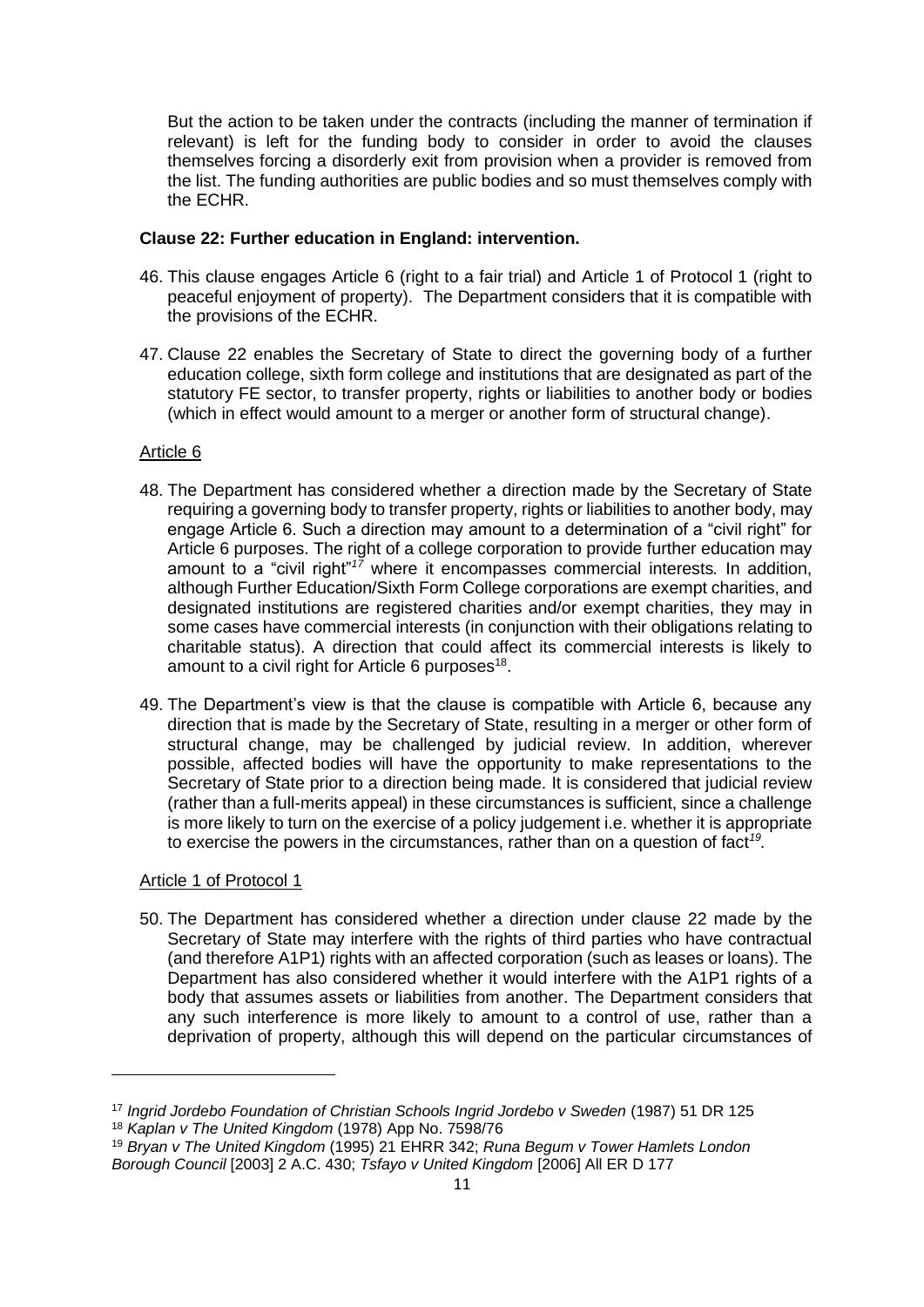each case and will be considered in accordance with its facts. The Secretary of State will have to exercise this power compatibly with the ECHR. Where this would require compensation to be paid, the provisions give him the power to do so.

51. The Department considers that any such interference would be justified as being in the public interest due to the wider policy objective of ensuring the quality of further education provision, that effective intervention action can be taken and, importantly, to protect learners, employers and the taxpayer. The ability of the Secretary of State to make such a direction is a proportionate response because it is intended to be used only as a last resort measure where other forms of intervention action have not succeeded, and where the needs of learners cannot effectively be met. Before making any direction leading to a merger or structural change, the Secretary of State would carefully consider whether such action is proportionate in the circumstances on the basis of objective evidence, including independent advice from the Further Education Commissioner. In addition, there is provision requiring that any transfer of property, rights or liabilities to a body specified in a direction requires the consent of that body. A key element, included in clause 22 to ensure that any direction is compatible with A1P1, is a power for the Secretary of State to give financial assistance to any person, in connection with the giving of a direction under this section. This will help to ensure that any interference with A1P1 rights is proportionate and a fair balance between the rights of the affected corporation and the general or public interest.

#### **Clause 23: Further education bodies in education administration: application of other insolvency procedures**

- 52. This clause engages Article 1 of Protocol 1 (right to peaceful enjoyment of property) and is compliant with that right. Clause 23 will extend the power under section 33 of the Technical and Further Education Act 2017 (TFEA) to allow amendments to be made to Schedules 3 and 4 TFEA to clarify that an education administrator may propose a company voluntary arrangement in education administration.
- 53. A company voluntary arrangement is a procedure that allows a company to settle debts by paying a proportion of the amounts owed to creditors, and to come to another arrangement with creditors over payment of its debts. The company voluntary arrangement process exists under the Insolvency Act 1986; and provisions of the Insolvency Act are applied by the TFEA with modifications. The amendments will clarify that the procedure can be used to exit education administration, and provide certainty regarding use of the procedure in future education administrations. These amendments will enable the TFEA and education administration to operate as intended and in line with authority and will bring education administration in line with other special administration regimes. As such, the provision will enhance the A1P1 protections afforded to creditors.

# **Clause 24: Further education bodies in education administration: transfer schemes**

- 54. This clause engages Article 1 of Protocol 1 (right to peaceful enjoyment of property) but the Department does not consider there to be any interference with such rights. Clause 24 clarifies that a transfer scheme cannot transfer assets to which a secured creditor's rights attach free of the security, without either an amount attributed to the transfer in the transfer scheme being agreed by and paid to the secured creditor, or a court order.
- 55. The Department has considered whether the change may engage A1P1 rights because it affects secured creditors' rights*.* Under Part 2 of the TFEA, a special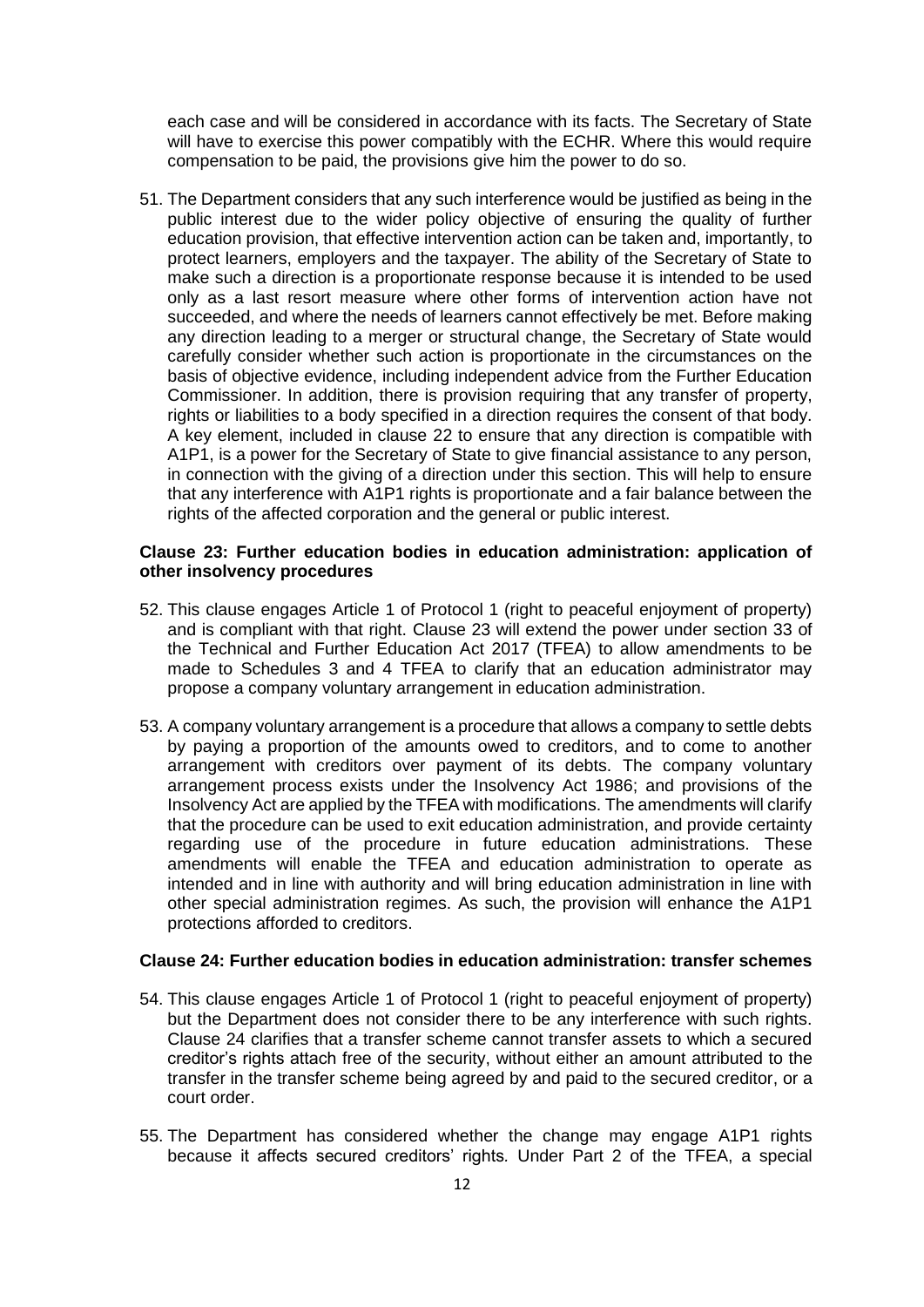administration regime known as education administration, may be used where a further education body is unable to pay its debts or is likely to become unable to pay its debts. An education administrator is appointed to manage the body's affairs with a view to avoiding or minimising disruption to the studies of existing students. Under section 16(2) of the TFEA, the means by which an education administrator may achieve the objective of an education administration include: rescuing the further education body as a going concern; transferring some or all of its undertaking to another body; keeping it going until existing students complete their studies; or making arrangements for existing students to complete their studies at another institution.

- 56. Under section 25 of, and Schedule 2 to TFEA, an education administrator has the power to make a transfer scheme. This is a scheme for the transfer of property, rights and liabilities from the further education body to one or more persons or bodies prescribed for the purposes of the Further and Higher Education Act 1992<sup>20</sup>. Paragraph 71 of Schedule B1 Insolvency Act 1986 is applied to education administration by TFEA and provides protection to secured creditors. However certain provisions in Schedule 2 to TFEA could be interpreted as allowing a transfer scheme to transfer secured property, as if it were free of the security, without either a court order or consent of the secured creditor. The amendments deal with this ambiguity and expressly provide that such a transfer of secured property, is subject to the protections of Insolvency Act 1986 (as applied and modified by TFEA).
- 57. The amendments will provide certainty on secured creditors' rights, removing ambiguity around the possibility that a transfer scheme could transfer assets to which secured creditors' rights attach, without either a court order or consent of the secured creditor. This is in line with a statement made by the Government in 2018 that such a transfer of secured assets under Schedule 2 TFEA should be subject to consent or a court order. As such, the provision will enhance the A1P1 protections afforded to creditors.

# **International human rights issues**

#### **United Nations Convention on the Rights of the Child**

- 58. The Department has considered whether the provisions in Part 1, relating to technical education qualifications (which can be undertaken by persons under the age of 18) are in the best interests of children in accordance with Article 3 of the United Nations Convention on the Rights of the Child (UNCRC). The purpose of these provisions is to drive up the quality of technical education qualifications and to align them more closely with the needs of employers (such that by taking such a qualification a child might be more likely to progress into employment when an adult). For example, the measures on local skills improvement plans and will ensure the training provided in areas meets local needs.
- 59. In addition, the Department has considered whether the OfS quality assessment provisions in Part 2 of the Bill are in the best interests of children, in accordance with Article 3 of the UNCRC, and whether these measures will have any impact on access to higher education by children in accordance with Article 28.1. The vast majority of persons accessing higher education are over 18. These provisions are about the

 $20$  Section 27 B(1) or section 33 P(1)